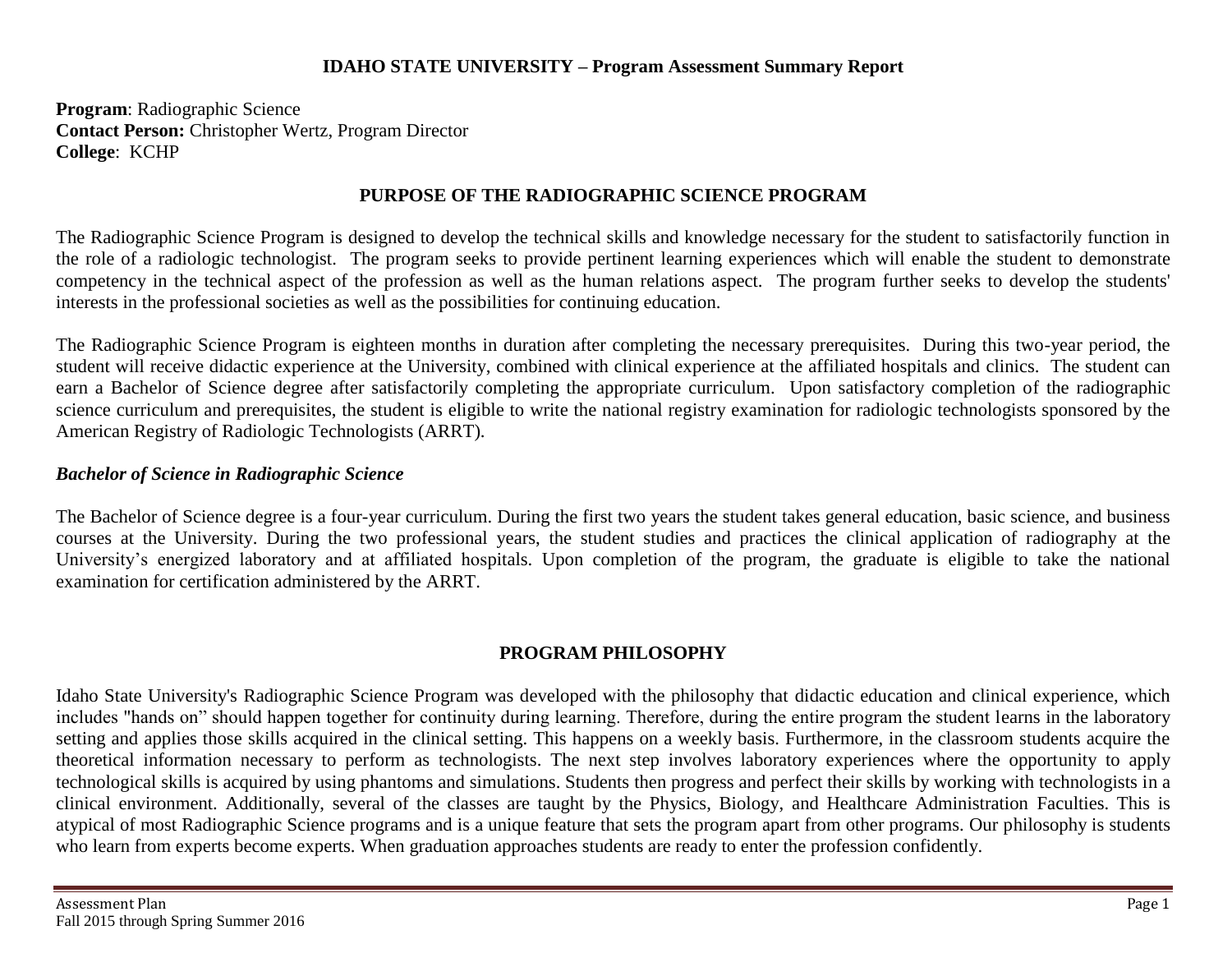## **MISSION STATEMENT**

The Mission of the Radiographic Science Program is to provide students with both the academic and technical foundations to competently and safely perform Radiologic procedures, to prepare qualified imaging technologists who will ethically respond to the needs of patients with technical competence and compassion, and to assume a vital professional role as a medical team member.

### *Vision*

Prepare leaders in radiography for today and tomorrow by providing baccalaureate education.

### *Core Values*

- Academics Promoting excellence in all academic endeavors.
- Knowledge recognizing the significance of new knowledge in a profession that is predisposed to change while maintaining traditional values and emphasizing the needs of the patient.
- Dedication to help meet the statewide and regional needs by providing access to quality education to prospective students.
- Community to help meet the needs of the community in the health care setting by providing competent, qualified, technologists who are eligible upon graduation to sit for the national certification examination in radiography sponsored by the American Registry of Radiologic Technologists (ARRT)

# **PROGRAM GOALS/OUTCOMES**

### **The Radiographic Science Program faculty promotes knowledge and discovery for all students in our program by committing to the following goals:**

- 1. Students will use critical thinking and problem-solving skills**.**
- 2. Students/graduates will be clinically competent.
- 3. Students will be able to effectively communicate.
- 4. Students will demonstrate the importance of professional growth and development.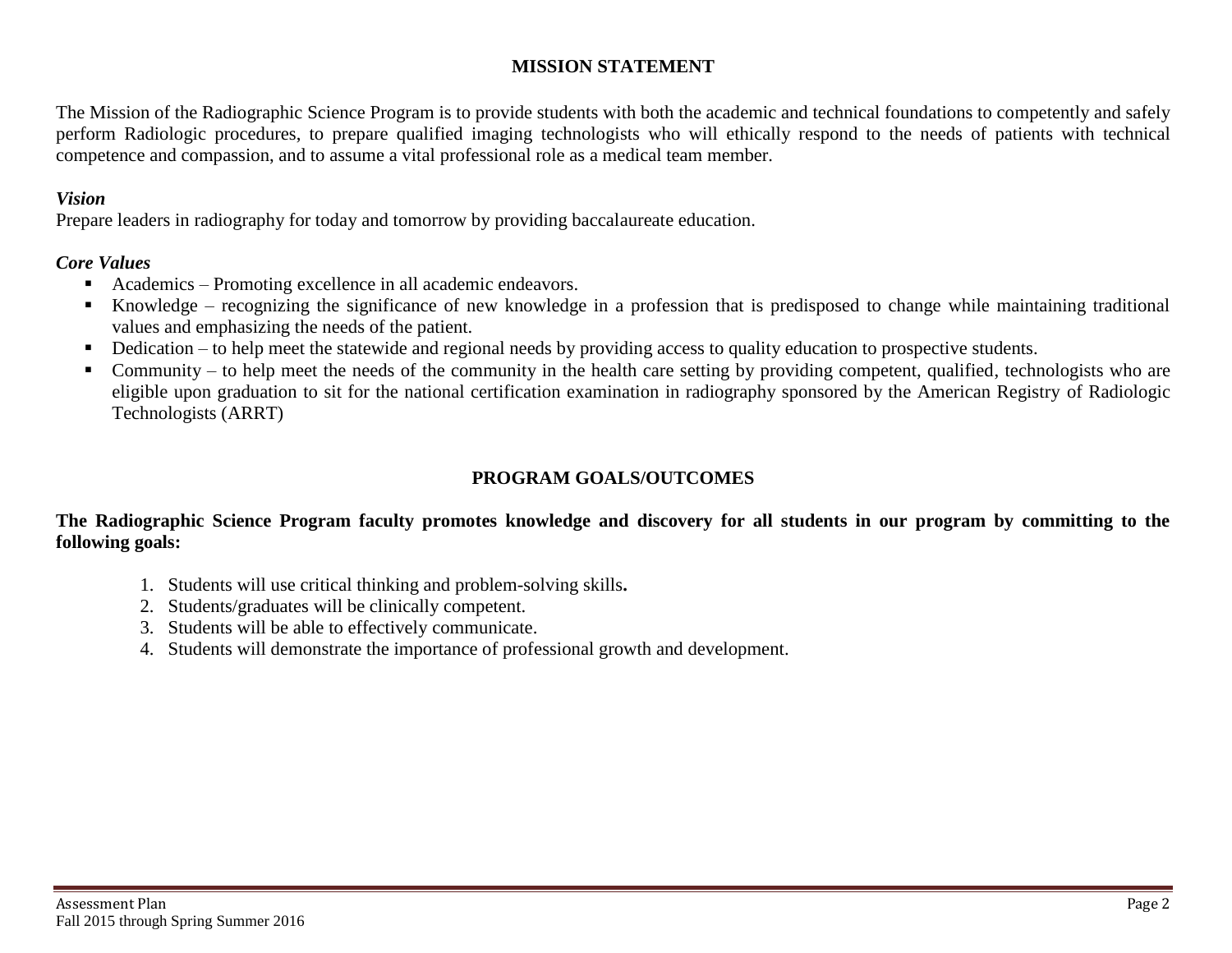#### **Student Driven Effectiveness Assessment**

The Radiographic Science Program and the Division of Health Sciences also administers a Student Driven Effectiveness Assessment each semester. This assessment is a method used to evaluate the program from the vantage point of our customer, the student. Continuous Quality Improvement guides program officials in looking for opportunities to improve in all aspects of the collegiate experience provided to our customer. The assessment includes a four question evaluation administered at the end of each semester. Students are asked to answer the following questions:

- 1. Has the Radiographic Science Program met your expectations?
- 2. Would you recommend the Radiographic Program to another student?
- 3. List the Top 3 Positive experiences this semester.
- 4. List 3 things that would enhance the experience in the Radiographic Science Program.

This assessment tool, which includes all student responses, an evaluation by faculty, an action plan, follow-up, and all survey results, can be reviewed on the department Web site. It is titled "Division of Health Sciences Student Driven Effectiveness Assessment Plan, and is located at the bottom of the page at the following hyperlink:

[Division of Health Sciences Student Driven Effectiveness](http://www.isu.edu/radsci/admindata.shtml) Assessment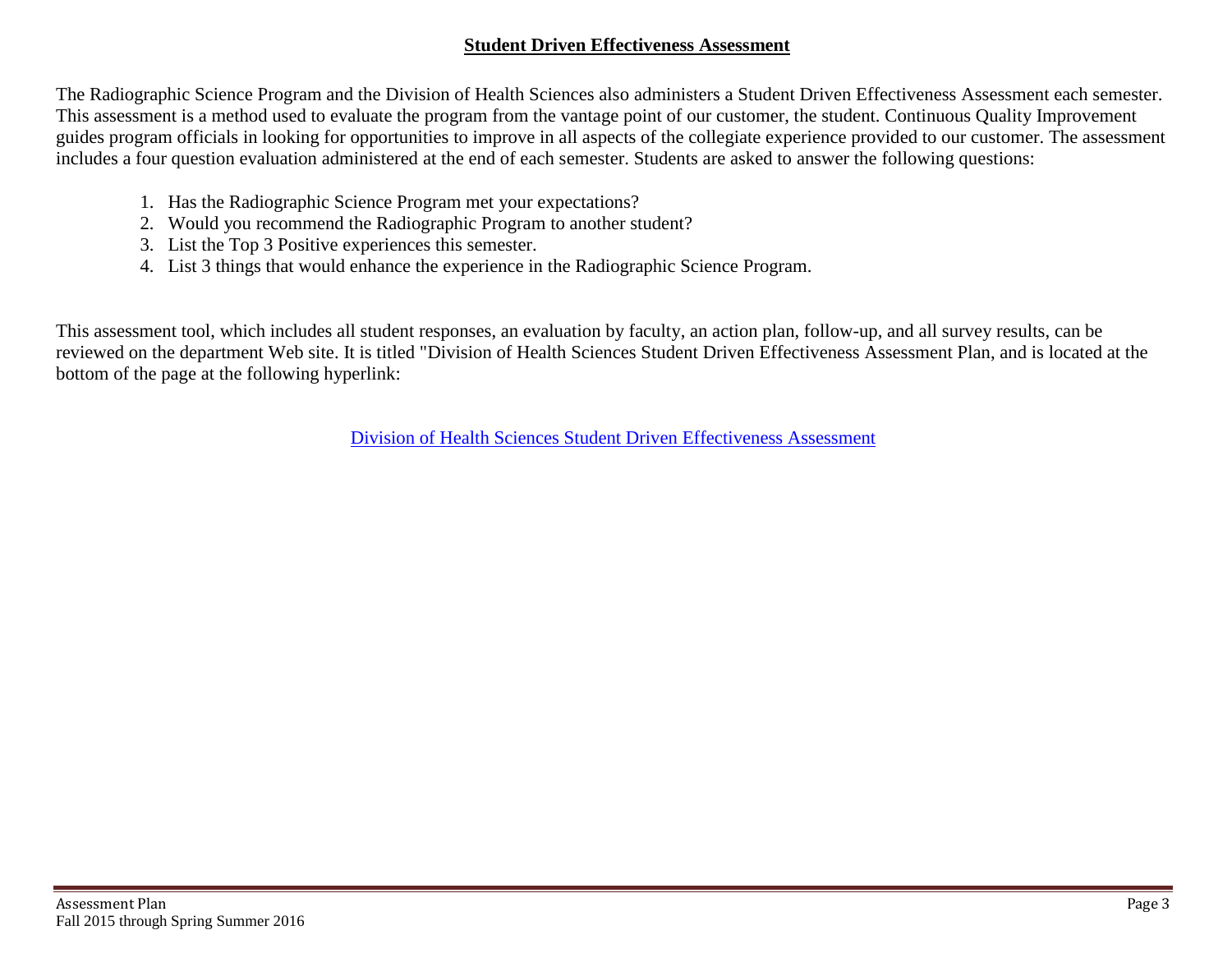# **Outcomes Assessment Plan**

# **Radiographic Science Program**

# **The Radiographic Science Program at Idaho State University will provide a quality and diverse education that enables our graduates to become a valuable member of the health care team.**

(The cycle of assessment for the plans below was August 2015 – July 2016)

| Goal 1: Students will use critical thinking and problem-solving skills. |                                                                             |                                                                |                                        |                |                                                                                                                                                                                                                      |  |
|-------------------------------------------------------------------------|-----------------------------------------------------------------------------|----------------------------------------------------------------|----------------------------------------|----------------|----------------------------------------------------------------------------------------------------------------------------------------------------------------------------------------------------------------------|--|
| <b>Outcome</b>                                                          | <b>Measurement Tool</b>                                                     | <b>Benchmark</b>                                               | <b>Timeframe/Res</b><br>ponsible Party | <b>Results</b> | <b>Analysis/Action Plan</b>                                                                                                                                                                                          |  |
| 1-Students will<br>develop library                                      | Library Instruction<br>Test offered by                                      | All students will<br>receive a $\geq$ 90%                      | $4th$ Semester                         | $n=21$         | Did not assess this outcome last year because Ruiling<br>Guo did not give the library instruction. Students still                                                                                                    |  |
| literacy skills.                                                        | <b>Ruiling Guo</b>                                                          | on the exam                                                    | Faculty                                |                | attended the library instruction workshop, but no<br>assessment was given. Will change this outcome for<br>next assessment cycle to assess students critical<br>thinking and problem-solving skills in another area. |  |
| 2-Students will<br>adapt positioning<br>for cervical spine              | RS 3311-Positioning<br>Lab for C-spine,<br>Laboratory                       | Students will<br>receive a rating $\ge$<br>4 on a Likert scale | 2nd Semester                           | $n=21$         | RS 3311 lab assessments changed, so no Likert scale<br>data was collected for these positions. Will change this<br>outcome to reflect new lab assessment methods and                                                 |  |
| trauma patients.                                                        | Assignment x-table<br>lateral, x-table<br>swimmers, and<br>trauma obliques. | $1 - 5$                                                        | Faculty                                |                | positions.                                                                                                                                                                                                           |  |

| Goal #2: Students/graduates will be clinically competent. |                            |                    |                      |                         |                                                         |  |
|-----------------------------------------------------------|----------------------------|--------------------|----------------------|-------------------------|---------------------------------------------------------|--|
| <b>Outcome</b>                                            | <b>Measurement Tool</b>    | <b>Benchmark</b>   | <b>Timeframe/Res</b> | <b>Results</b>          | <b>Analysis/Action Plan</b>                             |  |
|                                                           |                            |                    | ponsible Party       |                         |                                                         |  |
| 1.Students will                                           | RS 3342                    | Each exam is       | 4th Semester         | $n=20$                  | Proper positioning is key to producing diagnostic       |  |
| apply positioning                                         | <b>Clinical Competency</b> | worth 25 points    |                      |                         | images. Positioning is an important element in clinical |  |
| skills.                                                   | Form (Sampling of          | for a possible 100 | Clinical             | Results = $96\%$        | competency.                                             |  |
|                                                           | four competencies per      | point total.       | Coordinator          |                         |                                                         |  |
|                                                           | student)                   | Average score of   |                      |                         | Benchmark was met. Will continue to monitor.            |  |
|                                                           |                            | $>80\%$ .          |                      |                         |                                                         |  |
| 2. Students will                                          | Competency                 | $<$ 2 simulated    | $5th$ Semester       | $n=20$                  | The goal of the program is to graduate clinically       |  |
| have no greater than                                      | Spreadsheet                | exams              |                      |                         | competent technologists. Faculty feels that simulations |  |
| 2 simulations when                                        |                            |                    | Program              | Results = 0 simulations | are not comparable to real life situations.             |  |
| applying to sit the                                       |                            |                    | Director/Clinical    |                         |                                                         |  |
| ARRT exam.                                                |                            |                    | Coordinator          |                         | Benchmark was met. Will continue to monitor.            |  |
|                                                           |                            |                    |                      |                         |                                                         |  |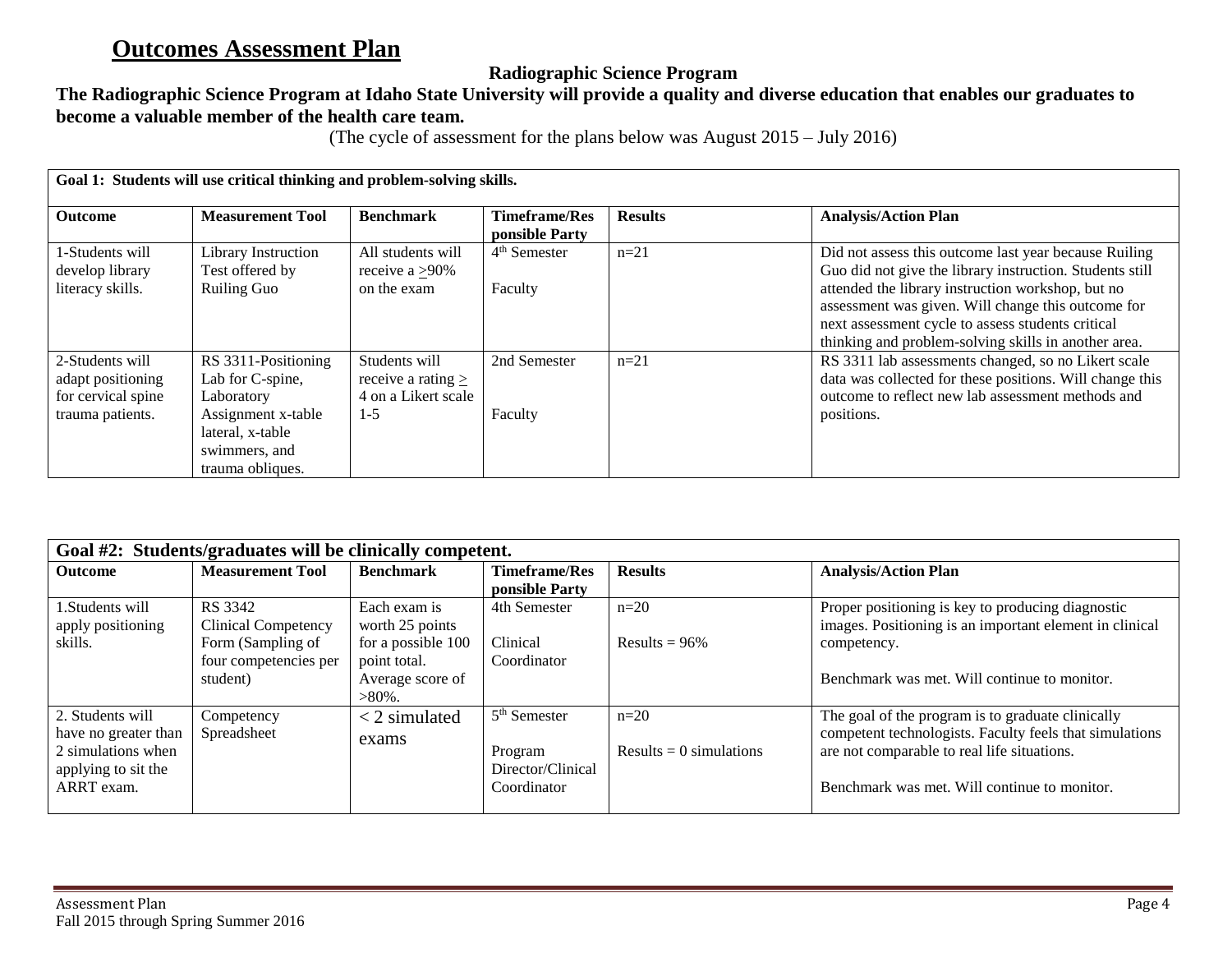| 3. Students will      | RS 3388 Radiation     | Average $score$   | 2nd Semester      | $n=21$                   | The RS 3388 course focuses on radiation practices and    |
|-----------------------|-----------------------|-------------------|-------------------|--------------------------|----------------------------------------------------------|
| demonstrate           | Protection-           | 80%.              |                   |                          | standards. The final exam for the course                 |
| knowledge in          | Comprehensive Final   |                   | Course Instructor | Results = $93\%$ average | comprehensively assesses all the material covered        |
| radiation protection. | <b>Exam Grades</b>    |                   |                   |                          | throughout the semester.                                 |
|                       |                       |                   |                   |                          |                                                          |
|                       |                       |                   |                   |                          | Benchmark was met. Will continue to monitor.             |
|                       | Every year students   | All students will | $1st$ and $3rd$   | $n=41$                   | The online radiation training instructs and assesses     |
|                       | will complete annual  | score $100\%$     | Semester          |                          | students' knowledge of the university's radiation        |
|                       | radiation training    |                   |                   | Results $= 100\%$        | policies and procedures. This tool is a mandatory        |
|                       | through the technical |                   | Clinical          |                          | requirement for all radiographic science students by the |
|                       | safety office.        |                   | Coordinator       |                          | radiation safety committee. Radiation protection is a    |
|                       |                       |                   |                   |                          | practice that is becoming more and more an issue with    |
|                       |                       |                   |                   |                          | the consumer. It is a vitally important measurement      |
|                       |                       |                   |                   |                          | tool.                                                    |
|                       |                       |                   |                   |                          |                                                          |
|                       |                       |                   |                   |                          | Benchmark was met. Will continue to monitor.             |

| Goal 3: Students will be able to effectively communicate. |                         |                      |                      |                          |                                                          |  |
|-----------------------------------------------------------|-------------------------|----------------------|----------------------|--------------------------|----------------------------------------------------------|--|
| <b>Outcome</b>                                            | <b>Measurement Tool</b> | <b>Benchmark</b>     | <b>Timeframe/Res</b> | <b>Results</b>           | <b>Analysis/Action Plan</b>                              |  |
|                                                           |                         |                      | ponsible Party       |                          |                                                          |  |
| 1. Students will                                          | 10-12 page research     | All students will    | 4th Semester         | $n=20$                   | Benchmark was met.                                       |  |
| write clearly using                                       | paper in RS 4450        | receive a $>80\%$ at |                      |                          |                                                          |  |
| AMA format.                                               |                         | the completion       | Course Instructor    | Results = $94\%$ average | Faculty thought the measure for this outcome was too     |  |
|                                                           |                         |                      |                      |                          | broad and assessed more than stated in the outcome,      |  |
|                                                           |                         |                      |                      |                          | meaning the measure was too broad for the outcome.       |  |
|                                                           |                         |                      |                      |                          | Will change this measure to more accurately reflect the  |  |
|                                                           |                         |                      |                      |                          | outcome of AMA formatting and the goal of effective      |  |
|                                                           |                         |                      |                      |                          | communication.                                           |  |
| 2. Students will                                          | <b>RS</b> 3342 Lab      | $>80\%$ on the       | 4th Semester         | $n=20$                   | This tool correlates with the written communication      |  |
| communicate                                               | Worksheet               | clinical site        |                      |                          | skills, but shifts the emphasis to oral communication    |  |
| clearly to the CI's                                       |                         | contrast media       | Clinical             | Results = $98\%$         | with a student and a mid-level manager, in this case the |  |
| by completing an                                          |                         | inventory            | Coordinator          |                          | clinical instructor                                      |  |
| inventory analysis                                        |                         | assignment for       |                      |                          |                                                          |  |
| of contrast media                                         |                         | Imaging of the       |                      |                          | Benchmark was met. Will continue to monitor              |  |
| used in the clinical                                      |                         | lower GI.            |                      |                          |                                                          |  |
| environment.                                              |                         |                      |                      |                          |                                                          |  |

E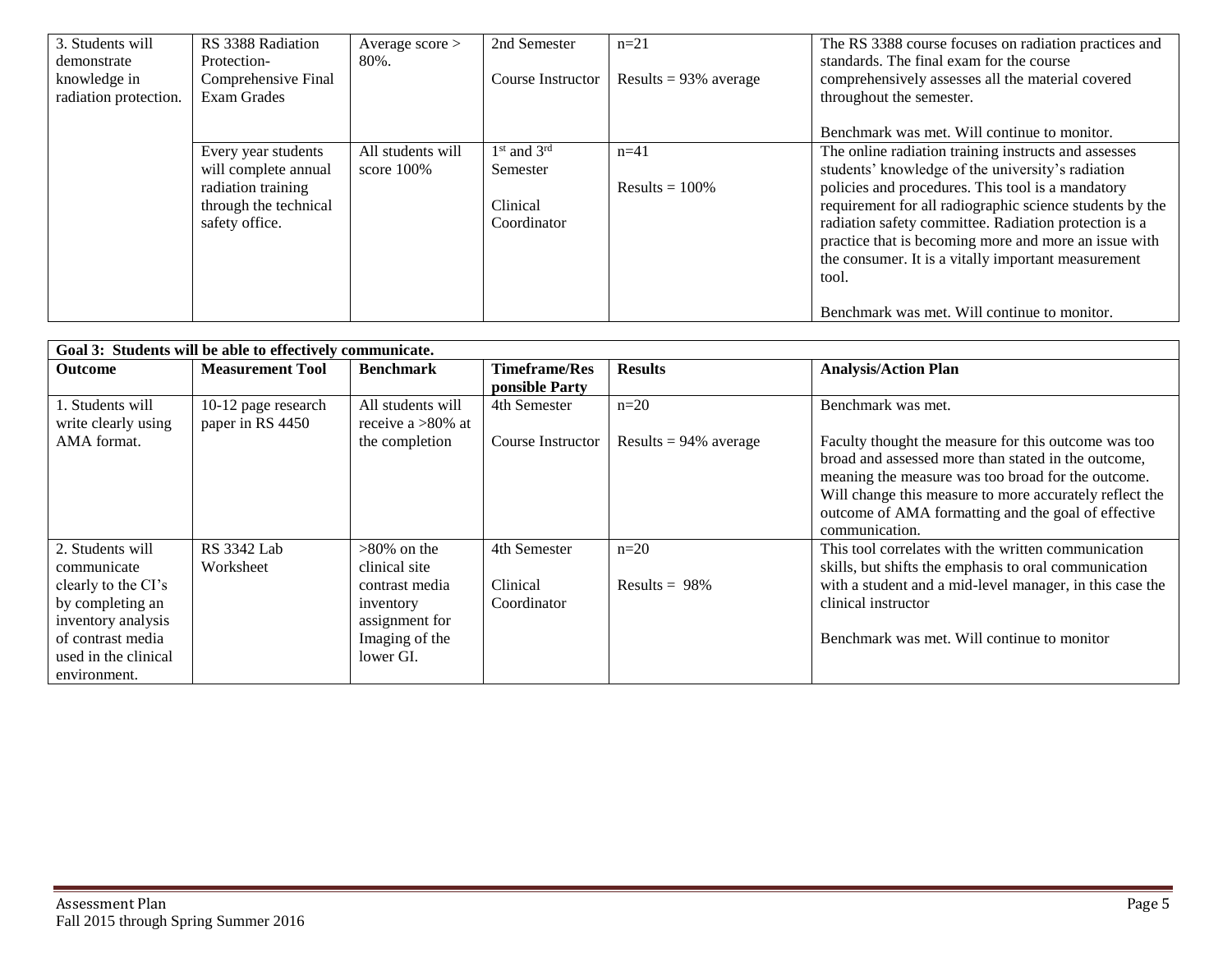| Goal #4: Students will demonstrate the importance of professional growth and development. |                                                                                                                                                               |                                                                                                                                                                                              |                                                       |                |                                                                                                                                                                                                                                                                                                                                                                                                                                                                                                                                                                                                                                                                                            |  |
|-------------------------------------------------------------------------------------------|---------------------------------------------------------------------------------------------------------------------------------------------------------------|----------------------------------------------------------------------------------------------------------------------------------------------------------------------------------------------|-------------------------------------------------------|----------------|--------------------------------------------------------------------------------------------------------------------------------------------------------------------------------------------------------------------------------------------------------------------------------------------------------------------------------------------------------------------------------------------------------------------------------------------------------------------------------------------------------------------------------------------------------------------------------------------------------------------------------------------------------------------------------------------|--|
| <b>Outcome</b>                                                                            | <b>Measurement Tool</b>                                                                                                                                       | <b>Benchmark</b>                                                                                                                                                                             | <b>Timeframe/Res</b>                                  | <b>Results</b> | <b>Analysis/Action Plan</b>                                                                                                                                                                                                                                                                                                                                                                                                                                                                                                                                                                                                                                                                |  |
| Students will<br>advance<br>professionally by<br>performing<br>qualitative research.      | RS 4450, Senior<br>students will write an<br>8-10 page literature<br>review or case study<br>and submit the work<br>to a professional<br>society competition. | All students will<br>receive a $>80\%$ at<br>the completion of<br>the paper and an<br>ISU student will<br>place $1st$ , $2nd$ , or<br>$3rd$ place at the<br>ACERT and/or<br>ISRT conference. | ponsible Party<br>4 <sup>th</sup> Semester<br>Faculty | $n=20$         | Results = $94\%$ average<br>$ACERT = placed 1st$ in essay competition<br>ISRT = placed $1st$ , $2nd$ , and $3rd$ in informative category,<br>placed 1 <sup>st</sup> in investigative category<br>This indicator gives students a sense of<br>accomplishment. Generally some students complain at<br>the beginning of the semester, but upon completion of<br>the exercise most generally agree that the experience<br>was highly beneficial. Success this year at the ACERT<br>conference is validation for faculty of quality and<br>feedback from students provides a sense of<br>accomplishment by knowing that they can succeed<br>professionally and add to the knowledge base of the |  |
|                                                                                           |                                                                                                                                                               |                                                                                                                                                                                              |                                                       |                | profession. This outcome is important as the degree<br>awarded at ISU is a B.S. degree in Radiographic<br>Science.<br>This tool will be used repeatedly. The goal of the<br>program is to instill in students the importance of<br>contributing knowledge at the collegiate level that will<br>instill desires to publish professionally in the Journal<br>Radiologic Technology in the future.<br>Benchmark met. Will continue to monitor                                                                                                                                                                                                                                                 |  |
|                                                                                           | RS 4430, Senior<br>students will develop<br>a poster presentation<br>and submit the work<br>to a professional<br>society competition.                         | All students will<br>receive a $>80\%$ at<br>the completion of<br>the poster and will<br>place 1 <sup>st</sup> , 2 <sup>nd</sup> , or<br>$3rd$ place at the<br>ISRT conference.              | 5th Semester<br>Faculty                               | $n=20$         | Results = $94\%$ average<br>ISRT = $1st$ , $2nd$ , and $3rd$ in the informative category<br>Same evaluation as the previous measure.<br>Benchmark met. Will continue to monitor                                                                                                                                                                                                                                                                                                                                                                                                                                                                                                            |  |

T.